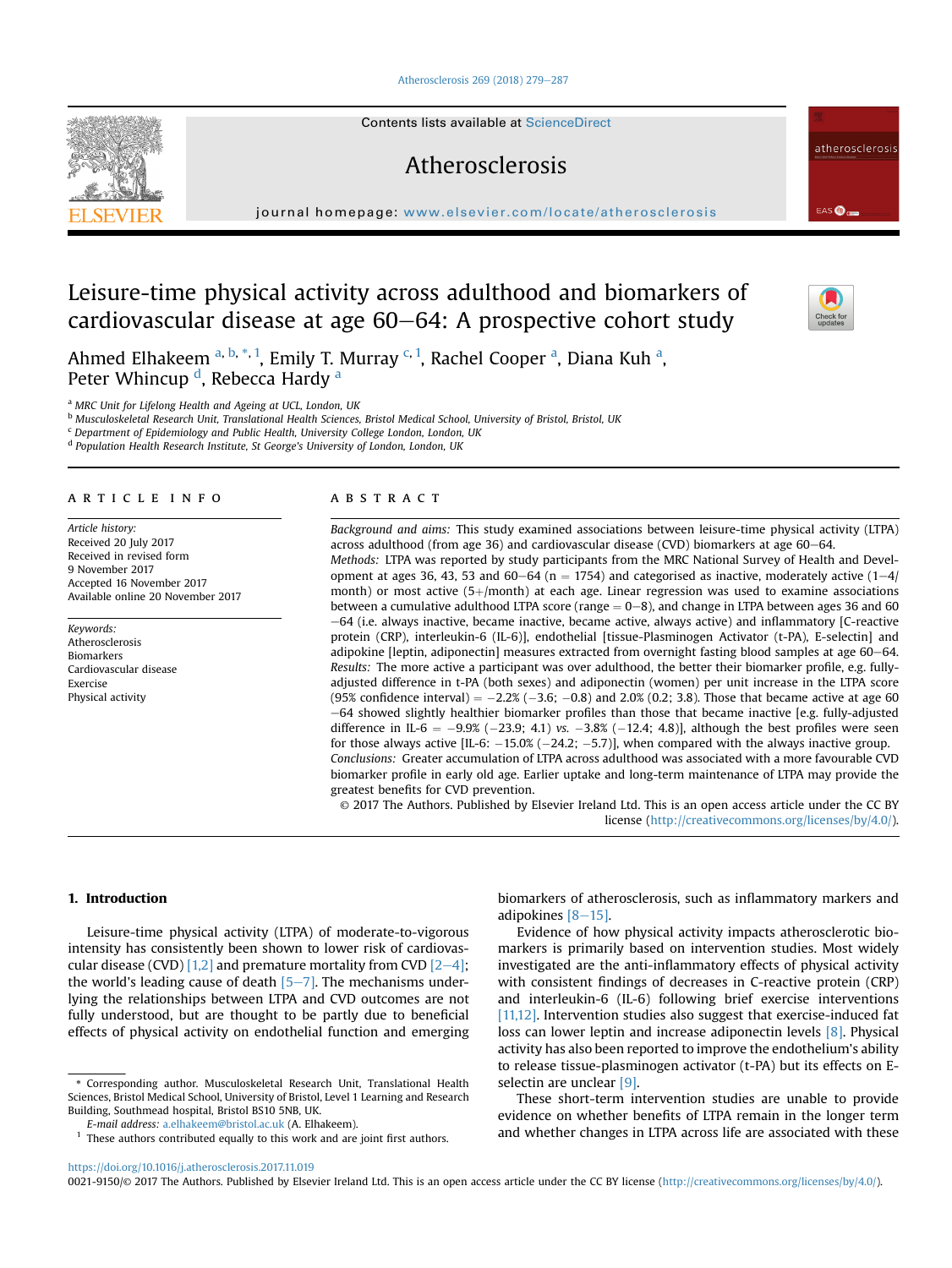biomarkers. Only a few observational studies have examined associations between patterns of physical activity across adulthood and CVD biomarkers. For example, 60-79 year-old men from the British Regional Heart study (BRHS), who increased LTPA from baseline levels reported four [\[16\]](#page-7-0) and twenty [\[17\]](#page-7-0) years earlier, had lower CRP and t-PA than those least active at both assessments, and similar t-PA but higher CRP when compared with men who were most active at both time points [\[16,17\].](#page-7-0) Likewise, findings from the Whitehall II Study showed that, over a 10-year period, both consistent, and improvements in, adherence to recommended LTPA (2.5 h/week of moderate-to-vigorous physical activity) were associated with lower levels of pro-inflammatory markers (CRP and IL-6) [\[18\].](#page-7-0)

However, studies with longer follow-up and more repeated assessments of LTPA over follow-up and, those which consider inflammatory as well as other biomarkers of CVD are needed to investigate how benefits of LTPA might accumulate across adulthood, and how changes in LTPA might influence CVD biomarkers. The aim of this study was therefore to investigate associations between LTPA assessed four times over 28 years in adulthood with inflammatory, endothelial and adipokine markers of CVD measured in early old age. We hypothesised that greater LTPA at each age, and greater accumulation of LTPA would be associated with more favourable CVD biomarker concentrations at age  $60-64$ , and that those who become active would have more favourable levels than those who remained inactive.

### 2. Materials and methods

#### 2.1. Study design

The MRC National Survey of Health and Development (NSHD) is a British cohort of 5362 men and women followed up since birth in March 1946  $[19,20]$ . Between 2006 and 2010 (at age 60-64), a total of 2856 eligible study members (those still alive and with a known address in England, Scotland or Wales) were invited to a clinical research facility (CRF) assessment, or to be visited by a research nurse at home. Invitations were not sent to those who had died  $(n = 778)$ , emigrated  $(n = 570)$ , previously withdrawn from the study (n = 594) or were lost to follow-up (n = 564). Of those invited, 2229 (78%) were assessed: 1690 attended a CRF and 539 were seen at home [\[21\].](#page-7-0)

Ethical approval was obtained from the Greater Manchester Local Research Ethics Committee and the Scotland A Research Ethics Committee. Written, informed consent was obtained from study members for each component of the data collection.

# 2.2. Measurement of adipokines, endothelial and inflammatory markers at age 60-64

Overnight fasting blood samples were taken during the clinical assessment and initially processed at the CRF laboratories. Aliquots were frozen and stored prior to being transferred to the MRC Human Nutrition Research laboratory in Cambridge where analyses of inflammatory marker CRP was processed according to standardised protocols. Analyses of adipokines (leptin and adiponectin), endothelial markers (E-selectin and t-PA) and inflammatory marker IL-6 were undertaken by British Heart Foundation Research Centre in Glasgow. The method and commercial assay plus interassay coefficients of variation are given in Supplementary Data 1.

#### 2.3. Adulthood leisure time physical activity (LTPA)

LTPA was reported at ages 36, 43, 53 and  $60-64$ . At age 36, participants were asked how often in the previous month they had participated in 27 different leisure-time activities using a modified Minnesota LTPA questionnaire [\[22,23\].](#page-7-0) At age 43, information was collected on participation in sports, exercise or other vigorous leisure activities in the previous year including for how many months and how often in those months activities were performed [\[22\]](#page-7-0). At ages 53 and  $60-64$ , participants reported how often in the previous 4 weeks they participated in any sports, vigorous leisure activities or exercises [\[22\]](#page-7-0). At each age, participants were classified as inactive if they reported no participation, moderately active if they participated up to four times, or most active if they participated five or more times in LTPA (in the previous month at age 36, per month at age 43 and in the previous 4 weeks at ages 53 and  $60-64$  [\[22\].](#page-7-0)

#### 2.4. Covariates

The following covariates were identified a priori for inclusion in analyses as they are likely to be associated with both LTPA and CVD biomarkers. Body mass index (BMI) ( $\text{kg/m}^2$ ) was calculated using heights and weights measured by nurses at age 60–64. Smoking history reported up to age 60–64 was categorised as never smoked, ex-smoker or current smoker. The Registrar General's occupational class at age 53 (or earlier if missing) was used as indicator of socioeconomic position (SEP) and categorised as professional and intermediate (I&II); skilled non-manual (IIINM); skilled manual (IIIM); and semi-skilled and unskilled manual (IV&V). At age 60–64, doctor diagnoses of diabetes, stroke, angina and myocardial infarction were reported, and hypertension (blood pressure  $> 140/$ 90) was assessed by research nurses using an Omron device.

#### 2.5. Statistical analysis

All inflammatory (CRP and IL-6) and endothelial (E-selectin and t-PA) markers and adipokines (adiponectin and leptin) were positively skewed and therefore transformed using the natural logarithm. Sex differences in associations between LTPA at each age and each biomarker were investigated by testing interactions between sex and LTPA using likelihood ratio tests, with sex-stratified analyses performed where evidence of interaction was found.

First, linear regression models were used to examine associations between LTPA at each age and each CVD biomarker (at age  $60-64$ ). Second, LTPA responses from ages 36, 43, 53 and  $60-64$ (coded at each age as  $0 =$  inactive, 1 = moderately active, 2 = most active) were summed to derive a cumulative adulthood LTPA score ranging from 0 (inactive at each age) to 8 (most active at each age) to examine its associations with biomarkers. Deviation from linearity was tested by comparing models with the LTPA score entered as a continuous and as a categorical variable. We tested whether the cumulative LTPA score added information about variation in biomarkers over and above LTPA at 60–64 by using likelihood ratio tests to compare a baseline model including only LTPA at age  $60-64$ to models with the added cumulative LTPA score.

As study members could be allocated the same cumulative LTPA score despite having different adulthood patterns of LTPA (i.e. having become either more active or inactive), thirdly, we examined associations of change in LTPA by classifying participants based on whether they reported any LTPA at ages 36 and 60–64 as always inactive, always active, became inactive or became active. In this model with LTPA at both ages, we used an interaction term (LTPA at 36 by LTPA at  $60-64$ ) to test for deviation from an additive effect. We tested whether change in LTPA between 36 and  $60-64$ improved model fit by using likelihood ratio tests to compare a baseline model of LTPA at age 60–64 to models with added terms for LTPA at age 36 and the interaction term for LTPA at ages 36 and  $60 - 64.$ 

Age and sex-adjusted differences from the two accumulation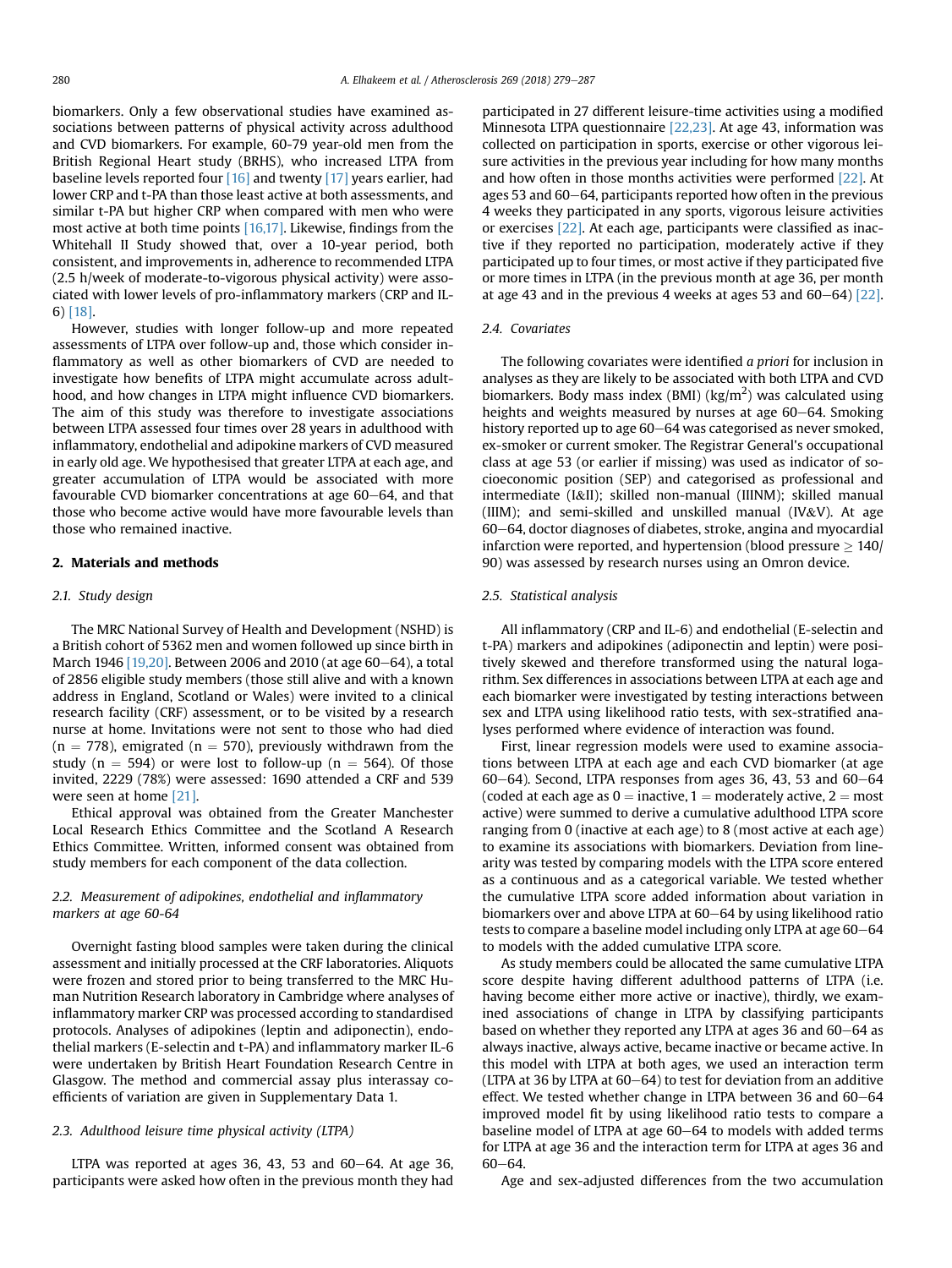#### <span id="page-2-0"></span>Table 1

Characteristics of study participants from the MRC National Survey of Health and Development with at least one leisure-time physical activity (LTPA) and biomarker measure and data on covariates.

|                                      | Overall $(n = 1754)$ | Men $(n = 858)$ | Women $(n = 896)$ | p from sex-difference test |
|--------------------------------------|----------------------|-----------------|-------------------|----------------------------|
| <b>Mean biomarker levels</b>         |                      |                 |                   |                            |
| Inflammatory markers                 |                      |                 |                   |                            |
| C-reactive protein (mg/l)            | 3.9                  | 3.8(0.3)        | 3.9(0.3)          | 0.7                        |
| Interleukin-6 (pg/ml)                | 2.8                  | 2.9(0.1)        | 2.6(0.09)         | 0.08                       |
| Endothelial markers                  |                      |                 |                   |                            |
| Tissue-plasminogen activator (ng/ml) | 10.0                 | 10.7(0.2)       | 9.4(0.2)          | < 0.001                    |
| E-selectin $(ng/ml)$                 | 39.4                 | 41.4(0.7)       | 37.5(0.6)         | < 0.001                    |
| Adipokines                           |                      |                 |                   |                            |
| Leptin $(ng/ml)$                     | 18.9                 | 10.1(0.3)       | 27.1(0.9)         | < 0.001                    |
| Adiponectin $(\mu g/ml)$             | 15.0                 | 10.7(0.3)       | 19.1(0.4)         | < 0.001                    |
| LTPA at each age in adulthood        |                      |                 |                   |                            |
| Age 36                               |                      |                 |                   | 0.002                      |
| Inactive                             | 538 (33.3)           | 42.4            | 57.6              |                            |
| Moderately active                    | 456 (28.2)           | 51.8            | 48.3              |                            |
| Most active                          | 624 (38.6)           | 51.7            | 48.2              |                            |
| Age 43                               |                      |                 |                   | 0.001                      |
| Inactive                             | 812 (48.4)           | 45.0            | 55.1              |                            |
| Moderately active                    | 424 (25.3)           | 47.6            | 52.4              |                            |
| Most active                          | 441 (26.3)           | 56.2            | 43.8              |                            |
| Age 53                               |                      |                 |                   | 0.3                        |
| Inactive                             | 746 (44.3)           | 46.4            | 53.6              |                            |
| Moderately active                    | 333 (19.8)           | 51.1            | 49.0              |                            |
| Most active                          | 606 (36.0)           | 49.0            | 51.0              |                            |
| Age 60-64                            |                      |                 |                   | 0.4                        |
| Inactive                             | 1088 (62.8)          | 50.0            | 50.0              |                            |
| Moderately active                    | 245 (14.1)           | 46.1            | 53.9              |                            |
| Most active                          | 399 (23.0)           | 47.4            | 52.6              |                            |
| <b>Mean adulthood LTPA score</b>     | 3.33(0.06)           | 3.45(0.09)      | 3.21(0.08)        | 0.04                       |
| LTPA change between 36 and 60-64     |                      |                 |                   | < 0.001                    |
| Inactive at both ages                | 413 (25.8)           | 45.5            | 54.5              |                            |
| Became inactive at 60-64             | 596 (37.3)           | 53.4            | 46.6              |                            |
| Became active at 60-64               | 120(7.5)             | 31.7            | 68.3              |                            |
| Active at both ages                  | 470 (29.4)           | 49.8            | 50.2              |                            |

Mean (SE) for continuous data and % for categorical data. LTPA classified from how often in the previous month or 4 weeks they had participated in any sports, vigorous leisure activities or exercises: inactive (0 times), moderately active (1–4 times), most active ( $\geq$ 5 times).

models, the second and third analyses described in the previous paragraph, were adjusted in steps for covariates (i.e. SEP, smoking history, BMI, CVD, stroke and diabetes and hypertension). Results were presented as percentage differences since outcomes are logged [\[24\].](#page-7-0) Analyses were carried out in STATA 14 (StataCorp, Texas).

#### 2.6. Additional and sensitivity analyses

To identify which covariates caused the greatest attenuations in estimates, models were refitted with adjustment in turn for each covariate. To examine mediation by adiposity, we refitted final models before and after adjustment for BMI. We explored residual confounding by earlier BMI by refitting final models with adjustment for BMI at ages 53 and  $60-64$ . To assess the extent of reverse causality whereby those with existing CVD and health problems participate less in LTPA, we repeated analyses after excluding prevalent CVD and diabetes, and refitted final models before and after adjustment for long-term illness, health problems or disability that limits activity (reported at age  $60-64$ ). To examine potential effects of diet over and above those of SEP and BMI, final models were refitted before and after adjustment for a marker of healthy diet, the Eating Choices Index, derived from five-day food frequency diaries from a subsample of participants at age  $60-64$  [\[25\].](#page-7-0) Additionally, CRP analyses were repeated after excluding levels >10 mg/l (as these could indicate an acute infection), and further models were also fitted with adjustment for medication use  $(\beta$ blockers and lipid lowering drugs) at age 60-64. Finally, to investigate bias due to missing data, models were refitted using multiple imputation to account for missing covariates and LTPA. In each case, 20 imputed data sets were obtained via chained equations and estimates were combined using Rubin's rules [\[26\].](#page-7-0)

### 3. Results

#### 3.1. Descriptive statistics

Of 2229 participants with a clinic or home visit at 60-64 years, 2078 (93.2%) had data on at least one CVD biomarker. A further two participants were excluded for not having any LTPA measures at any adult age and 322 for incomplete data on covariates, leaving a total of 1754 participants (51.1% female) with data on least one measure of LTPA and one or more biomarker in addition to complete data on all covariates (Table 1). When compared with those excluded due to missing data on biomarkers, higher proportions of those with data on one or more biomarker were female (51.1% vs. 45.7%) and in occupational classes I&II (49.4% vs. 33.5%) while lower proportions were current smokers (10.8% vs. 14.9%) and had diabetes (6.8% vs. 9.7%). Those with data on one or more biomarkers were more active in LTPA across adulthood (e.g. mean adulthood LTPA scores  $=$  3.4 vs. 3.0) but there were no differences by BMI, hypertension, or CVD diagnoses.

Women had higher levels of adipokines (adiponectin and leptin) than men, while men had higher levels of endothelial markers Eselectin and t-PA (Table 1). A greater proportion of participants were moderately or most active in LTPA at age 36, with higher proportions reporting no LTPA at older ages. More women were inactive at ages 36 and 43 but higher proportions of men became inactive over subsequent follow-up assessments; resulting in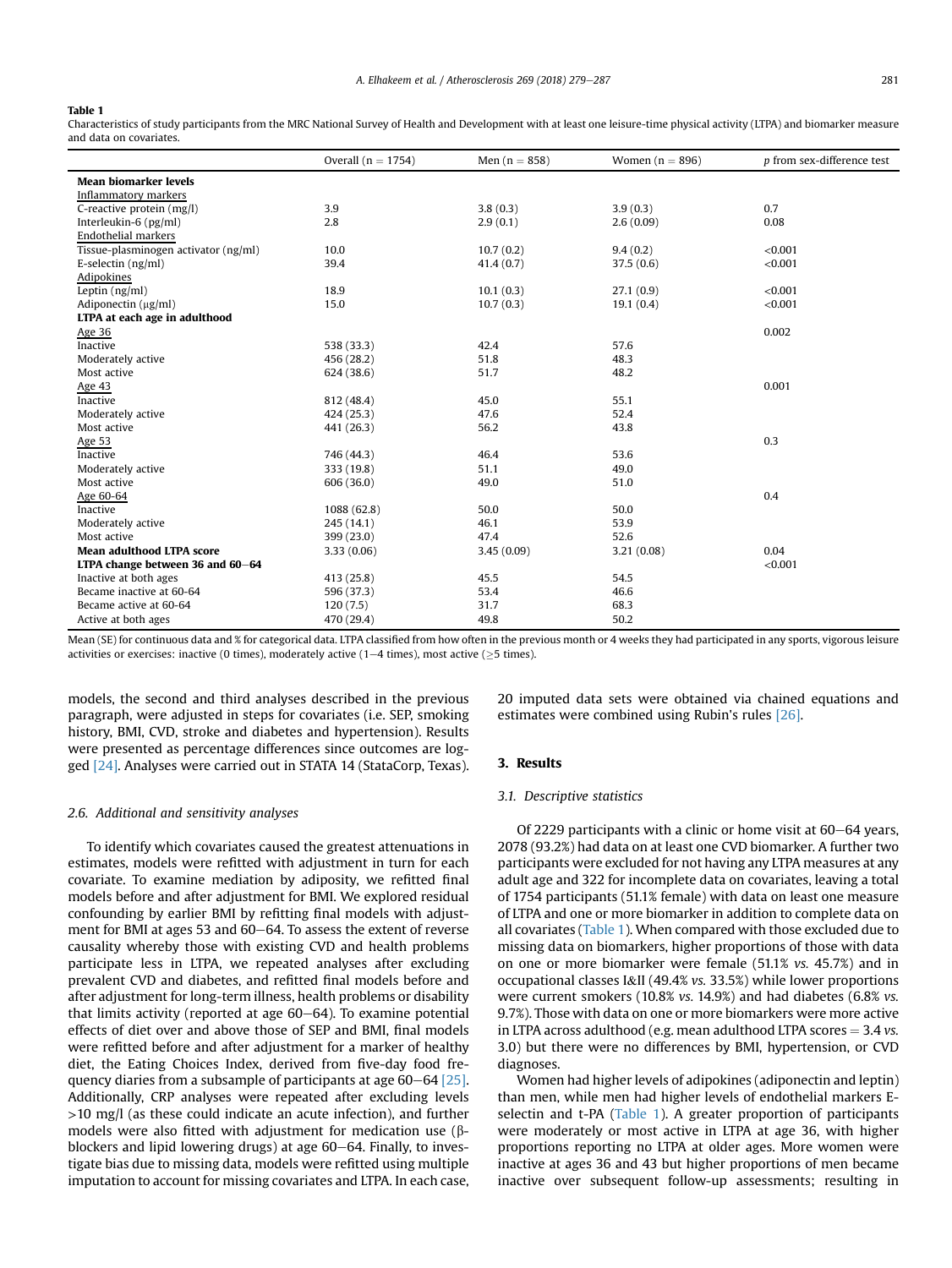<span id="page-3-0"></span>approximately two-thirds of men and women categorised as inactive at age  $60-64$  ([Table 1\)](#page-2-0).

3.2. LTPA from age 36 and inflammatory markers (CRP and IL-6) at age 60-64

At all ages, more frequent LTPA was related to lower CRP and IL-

6 at age 60–64 when compared with no LTPA; there was a trend across groups such that the most active also had lower levels than the moderately active (Fig. 1). For CRP, LTPA at 36 and the interaction between LTPA at 36 and 60-64, and cumulative LTPA score, led to an improved model fit when compared with a model which only included current LTPA (Supplementary Data 3). For IL-6, improvement in model fit was greater for the cumulative LTPA score than



Fig. 1. Mean percentage difference in biomarkers at age 60–64 by leisure time physical activity (LTPA) at each age in adulthood. Inflammatory and endothelial markers adjusted for age and sex and adipokines adjusted for age.

Reference: no LTPA. Square: moderate LTPA (1-4 times per month). Triangle: most LTPA (5 + times per month). \*Sex interaction ( $p \le 0.05$ ).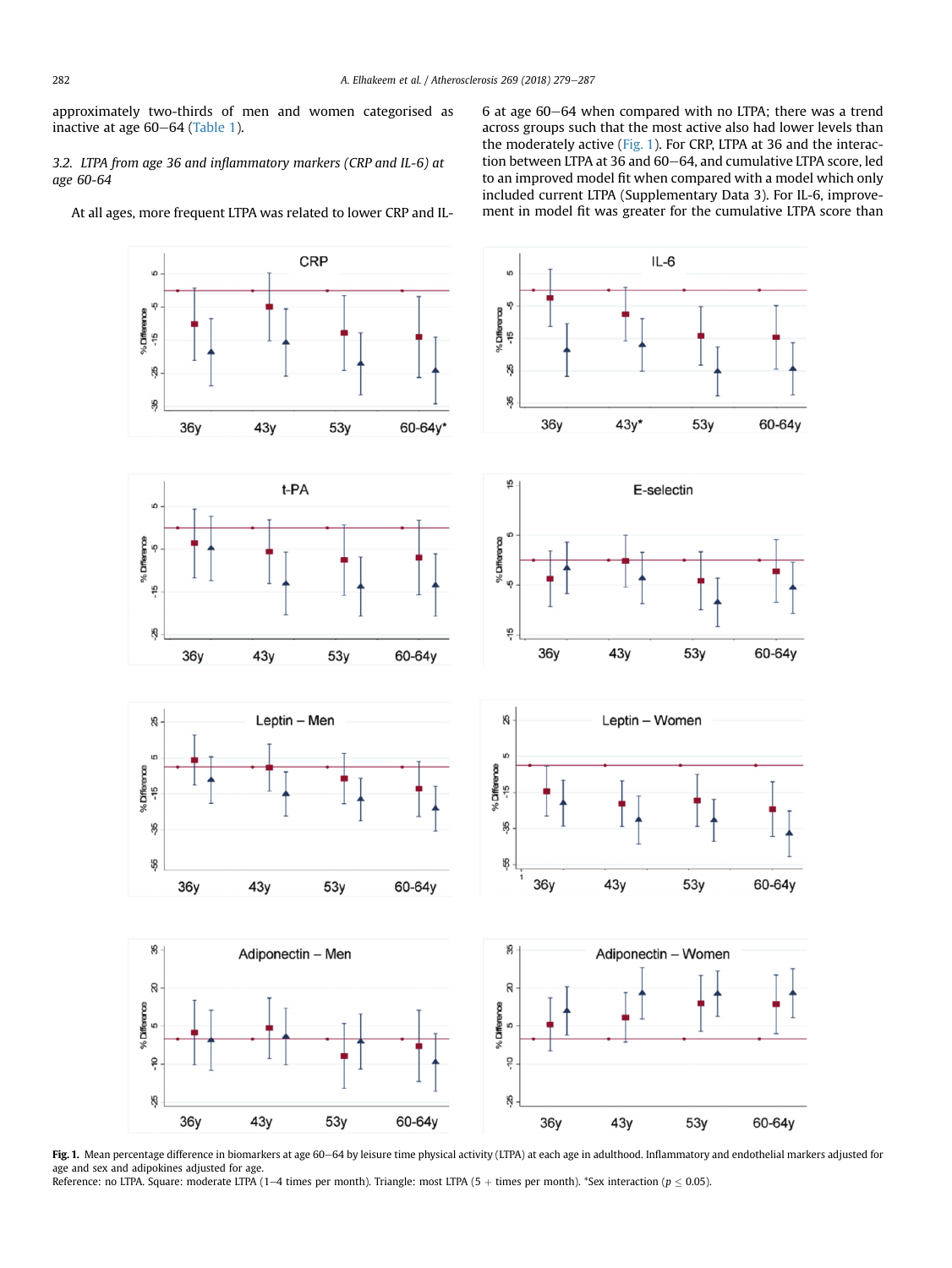<span id="page-4-0"></span>the change. Accumulation of LTPA at multiple ages (from age 36 to  $60-64$ ) was related to lower CRP and IL-6, and associations were attenuated but not entirely explained by adjustment for covariates (Table 2). Evidence of deviation from linearity was found when examining the association between this cumulative LTPA score and IL-6 ( $p = 0.02$ ); additional investigations revealed that, when compared with an LTPA score of  $0-2$  (least active across adulthood), those with scores of 5–6 and 7–8 but not 3–4 had lower IL-6. Similarly, when compared with those always inactive at ages 36 and 60–64, those active in LTPA at both ages had lower CRP and IL-6 even after adjustment for covariates [\(Table 4\)](#page-5-0). Participants that 'became active' or 'became inactive' had intermediate levels between the 'always active' and 'always inactive' groups, with those becoming active having slightly better levels than those becoming inactive ([Table 4\)](#page-5-0).

## 3.3. LTPA from age 36 and endothelial markers (t-PA and E-selectin) at age 60-64

More frequent LTPA at each age was related to lower t-PA at age 60-64 when compared with reporting no LTPA, whereas greater LTPA at ages 53 and  $60-64$  was related to lower E-selectin [\(Fig. 1\)](#page-3-0). Like the inflammatory markers, groups that were most active had lower levels than the moderately active ([Fig. 1\)](#page-3-0). For t-PA, but not Eselectin, the cumulative LTPA score led to an improved model fit when compared with a model that only included concurrent LTPA (Supplementary Data 3). Change in LTPA did not add information for either biomarker (Supplementary Data 3). Cumulative exposure to higher LTPA across adulthood (from age 36 to  $60-64$ ) was related to lower t-PA; with associations not entirely explained by adjustment for covariates (Table 2). Accumulation of LTPA across adulthood was weakly associated with lower E-selectin, with this association attenuated after adjustment (Table 2). When examining change in LTPA between ages 36 and  $60-64$ , those active at both ages had lower t-PA levels, compared with those always inactive; even after adjustment for covariates [\(Table 4](#page-5-0)). The 'became active' had intermediate t-PA levels between the 'always active' and 'always inactive' groups while the 'became inactive' group had t-PA levels like the 'always inactive' group. Change in LTPA between 36

#### and  $60-64$  was not associated with E-selectin [\(Table 4](#page-5-0)).

### 3.4. LTPA from age 36 and adipokines (leptin and adiponectin) at age 60-64

Associations between LTPA and adipokines differed by sex (Supplementary Data 2) so analyses for these outcomes were presented separately for men and women. More frequent LTPA at all ages was associated with lower leptin and higher adiponectin in women whereas for men, only LTPA at ages 53 and  $60-64$  was associated with leptin, and no associations were found with adiponectin [\(Fig. 1](#page-3-0)). The cumulative LTPA score (but not LTPA change from 36) led to an improved model fit over and above current LTPA for both leptin and adiponectin (Supplementary Data 3). Using accumulation models, greater LTPA across adulthood was associated with lower leptin in men and, more strongly, in women, and with higher adiponectin in women only (Table 3). These associations were slightly attenuated, but not fully explained, after adjustment. Evidence of deviation from linearity was found between the adult LTPA score and leptin in men ( $p = 0.009$ ). Additional investigations revealed that, when compared with an LTPA score of  $0-2$  (least active across adulthood), those with scores of  $5-6$  and  $7-8$  but not  $3-4$  had lower leptin levels.

When compared with 'always inactive' at 36 and  $60-64$ , those who participated in LTPA at both ages had lower leptin levels even after adjustment for covariates ([Table 4\)](#page-5-0). Groups that 'became active' or 'became inactive' had intermediate levels between the 'always active' and 'always inactive' groups [\(Table 4\)](#page-5-0). Only men who were active at both ages had lower leptin levels than those inactive at both ages ( $p = 0.09$  for LTPA at age 36 by LTPA at age 60–64 interaction term). Women who remained active and, to a lesser extent, women who became active had higher adiponectin than those 'always inactive' but differences were reduced by adjustment ([Table 4\)](#page-5-0).

### 3.5. Additional and sensitivity analyses

The greatest reductions in biomarker differences were seen after adjustment for BMI, smoking history and SEP (model 2 in

Table 2

Mean percentage difference (95% confidence intervals) in inflammatory and endothelial markers at age 60-64 by accumulation of leisure-time physical activity (LTPA) across adulthood.

|                                                 | Inflammatory markers                      |         |                                              | Endothelial markers |                                                      |         |                                      |      |
|-------------------------------------------------|-------------------------------------------|---------|----------------------------------------------|---------------------|------------------------------------------------------|---------|--------------------------------------|------|
|                                                 | C-reactive protein (mg/l)<br>$(n = 1510)$ | D       | Interleukin- $6$ ( $pg/ml$ )<br>$(n = 1506)$ | $\boldsymbol{p}$    | Tissue plasminogen activator (ng/ml)<br>$(n = 1324)$ | p       | E-selectin $(ng/ml)$<br>$(n = 1506)$ | D    |
| Adulthood LTPA score (0-8): per 1-unit increase |                                           |         |                                              |                     |                                                      |         |                                      |      |
| Model 1                                         | $-4.6(-6.4,-2.7)$                         | < 0.001 | $-5.0$ ( $-6.5, -3.5$ )                      | < 0.001             | $-2.9$ ( $-4.3$ , $-1.6$ )                           | < 0.001 | $-1.0$ ( $-2.0, -0.1$ )              | 0.03 |
| Model 2                                         | $-2.4(-4.3,-0.6)$                         | 0.01    | $-3.5(-5.0, -2.0)$                           | < 0.001             | $-2.3$ ( $-3.7, -0.9$ )                              | 0.002   | $-0.4$ ( $-1.4$ , 0.5)               | 0.4  |
| Model 3                                         | $-2.4(-4.3,-0.6)$                         | 0.01    | $-3.4(-4.9,-1.9)$                            | < 0.001             | $-2.2$ ( $-3.6, -0.8$ )                              | 0.002   | $-0.4$ ( $-1.3, 0.6$ )               | 0.4  |

Model 1: adjusted for age and sex. Model 2 also adjusted for body mass index, smoking history and socioeconomic position. Model 3: as for model 2 plus adjustment for hypertension, diabetes, stroke, angina, myocardial infarction. Evidence of deviation from linearity was found between the adult LTPA score and interleukin-6 ( $p = 0.02$ ).

#### Table 3

Mean percentage difference (95% confidence intervals) in adipokines at age 60–64 by accumulation of leisure-time physical activity (LTPA) across adulthood.

|                                                 | Leptin $(ng/ml)$        |         |                          |                 | Adiponectin (ug/ml)    |     |                   |                 |
|-------------------------------------------------|-------------------------|---------|--------------------------|-----------------|------------------------|-----|-------------------|-----------------|
|                                                 | Men $(n = 724)$         |         | Women $(n = 783)$        | <i>p</i> -value | Men $(n = 723)$        |     | Women $(n = 783)$ | <i>p</i> -value |
| Adulthood LTPA score (0-8): per 1-unit increase |                         |         |                          |                 |                        |     |                   |                 |
| Model 1                                         | $-3.9(-6.3,-1.6)$       | 0.001   | $-7.8$ ( $-10.1, -5.5$ ) | < 0.001         | $-0.6$ ( $-2.7$ , 1.5) | 0.5 | 4.2(2.4, 6.0)     | < 0.001         |
| Model 2                                         | $-4.4(-6.2,-2.6)$       | < 0.001 | $-2.4(-4.2,-0.6)$        | 0.01            | $-0.8$ ( $-3.0$ , 1.3) | 0.4 | 2.1(0.3, 3.9)     | 0.02            |
| Model 3                                         | $-4.2$ ( $-6.0, -2.4$ ) | < 0.001 | $-2.4(-4.2,-0.5)$        | 0.01            | $-1.1$ ( $-3.2$ , 1.1) | 0.3 | 2.0(0.2, 3.8)     | 0.03            |

Model 1: adjusted for age. Model 2 also adjusted for body mass index, smoking history and socioeconomic position. Model 3: as for model 2 plus adjustment for hypertension, diabetes, stroke, angina, myocardial infarction. Evidence of deviation from linearity was found between the adult LTPA score and leptin in men ( $p = 0.009$ ).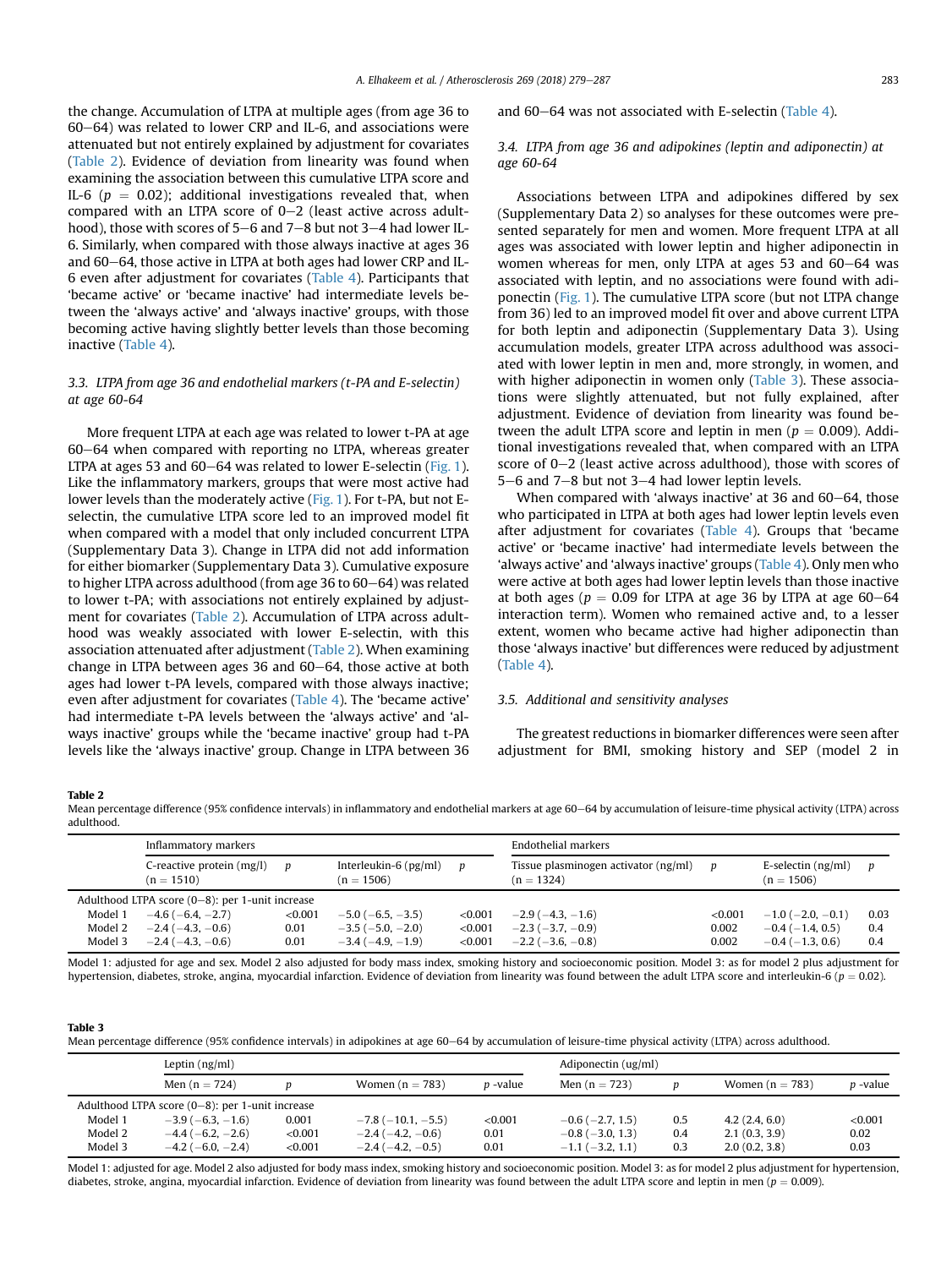#### <span id="page-5-0"></span>Table 4

Mean percentage difference (95% confidence intervals) in biomarkers at age 60–64 by change in leisure-time physical activity (LTPA) between ages 36 and 60–64.

|                                             | Always inactive | Became inactive              | Became active                | Always active                 | $p$ (overall association) |  |  |  |  |
|---------------------------------------------|-----------------|------------------------------|------------------------------|-------------------------------|---------------------------|--|--|--|--|
| C-reactive protein ( $n = 1592$ )           |                 |                              |                              |                               |                           |  |  |  |  |
| Model 1                                     | 0.0             | $-13.2$ ( $-24.2$ , $-2.2$ ) | $-20.6$ ( $-38.4$ , $-2.8$ ) | $-27.9$ ( $-39.5$ , $-16.3$ ) | < 0.001                   |  |  |  |  |
| Model 2                                     | 0.0             | $-7.5$ ( $-18.1$ , 3.0)      | $-8.5$ ( $-25.7$ , 8.7)      | $-15.6$ ( $-27.0, -4.2$ )     | 0.06                      |  |  |  |  |
| Model 3                                     | 0.0             | $-7.7$ ( $-18.3$ , 2.9)      | $-8.5$ ( $-25.7$ , 8.7)      | $-15.6$ ( $-27.0, -4.1$ )     | 0.07                      |  |  |  |  |
| Interleukin-6 ( $n = 1585$ )                |                 |                              |                              |                               |                           |  |  |  |  |
| Model 1                                     | 0.0             | $-8.6(-17.4, 0.3)$           | $-20.3$ ( $-34.6$ , $-5.9$ ) | $-25.2$ ( $-34.5$ , $-15.9$ ) | < 0.001                   |  |  |  |  |
| Model 2                                     | 0.0             | $-4.0$ ( $-12.6$ , 4.6)      | $-10.3$ ( $-24.3$ , 3.7)     | $-15.7(-24.9, -6.4)$          | 0.005                     |  |  |  |  |
| Model 3                                     | 0.0             | $-3.8(-12.4, 4.8)$           | $-9.9(-23.9, 4.1)$           | $-15.0$ ( $-24.2, -5.7$ )     | 0.009                     |  |  |  |  |
| Tissue plasminogen activator ( $n = 1388$ ) |                 |                              |                              |                               |                           |  |  |  |  |
| Model 1                                     | 0.0             | $0.9(-7.3, 9.1)$             | $-5.0$ ( $-18.1, 8.0$ )      | $-12.5$ ( $-21.0, -4.0$ )     | 0.004                     |  |  |  |  |
| Model 2                                     | 0.0             | $2.8(-5.2, 10.9)$            | $-0.8$ ( $-13.8$ , 12.1)     | $-7.8$ ( $-16.3$ , 0.8)       | 0.05                      |  |  |  |  |
| Model 3                                     | 0.0             | $2.7(-5.4, 10.8)$            | $-1.2$ ( $-14.2$ , 11.7)     | $-7.8$ ( $-16.3$ , 0.8)       | 0.06                      |  |  |  |  |
| E-selectin ( $n = 1585$ )                   |                 |                              |                              |                               |                           |  |  |  |  |
| Model 1                                     | 0.0             | $-1.9$ ( $-7.6$ , 3.7)       | $-5.0$ ( $-14.1, 4.2$ )      | $-5.8$ ( $-11.7$ , 0.2)       | 0.2                       |  |  |  |  |
| Model 2                                     | 0.0             | $0.0$ (-5.6, 5.5)            | $-1.3$ ( $-10.3$ , 7.7)      | $-1.7(-7.7, 4.2)$             | 0.9                       |  |  |  |  |
| Model 3                                     | 0.0             | $0.1$ (-5.5, 5.6)            | $-1.5$ ( $-10.5$ , 7.5)      | $-1.5$ ( $-7.5$ , 4.4)        | 0.9                       |  |  |  |  |
| Leptin – men $(n = 771)$                    |                 |                              |                              |                               |                           |  |  |  |  |
| Model 1                                     | 0.0             | $8.3(-5.4, 22.0)$            | $1.3(-25.4, 28.0)$           | $-16.1$ ( $-30.6$ , $-1.5$ )  | 0.003                     |  |  |  |  |
| Model 2                                     | 0.0             | $-0.4$ ( $-10.8$ , 10.0)     | $-2.4$ ( $-22.7$ , 18.0)     | $-19.5(-3.7, -8.3)$           | < 0.001                   |  |  |  |  |
| Model 3                                     | 0.0             | $-0.5$ ( $-10.9$ , 9.9)      | $1.1 (-21.3, 19.1)$          | $-18.3(-29.5, -7.2)$          | 0.001                     |  |  |  |  |
| Leptin – women ( $n = 815$ )                |                 |                              |                              |                               |                           |  |  |  |  |
| Model 1                                     | 0.0             | $-11.5$ ( $-25.3$ , 2.4)     | $-28.4(-48.4, -8.4)$         | $-42.7(-57.3,-28.2)$          | < 0.001                   |  |  |  |  |
| Model 2                                     | 0.0             | $7.4(-2.917.7)$              | $-1.2$ ( $-16.2$ , 13.7)     | $-10.7$ ( $-21.9$ , 0.4)      | 0.007                     |  |  |  |  |
| Model 3                                     | 0.0             | $7.3(-3.0, 17.7)$            | $-1.3$ ( $-16.2$ , 13.7)     | $-10.6$ ( $-21.7, 0.6$ )      | 0.008                     |  |  |  |  |
| Adiponectin – men ( $n = 770$ )             |                 |                              |                              |                               |                           |  |  |  |  |
| Model 1                                     | 0.0             | $0.9(-11.7, 13.4)$           | $-14.5$ ( $-38.9$ , 9.9)     | $-6.5$ ( $-19.8$ , 6.8)       | 0.4                       |  |  |  |  |
| Model 2                                     | 0.0             | $2.9(-9.5, 15.4)$            | $-15.1$ ( $-39.3$ , 9.2)     | $-7.5$ ( $-20.9$ , 5.9)       | 0.2                       |  |  |  |  |
| Model 3                                     | 0.0             | $1.6(-10.6, 14.0)$           | $-17.2$ ( $-41.1, 6.8$ )     | $-10.2$ ( $-23.5$ , 3.0)      | 0.1                       |  |  |  |  |
| Adiponectin – women ( $n = 815$ )           |                 |                              |                              |                               |                           |  |  |  |  |
| Model 1                                     | 0.0             | $7.5(-3.1, 18.0)$            | 18.3(3.1, 33.6)              | 21.5 (10.4, 32.5)             | < 0.001                   |  |  |  |  |
| Model 2                                     | 0.0             | $0.1 (-10.1, 10.4)$          | $7.5(-7.4, 22.3)$            | $8.9(-2.2, 19.9)$             | 0.3                       |  |  |  |  |
| Model 3                                     | 0.0             | $-0.6$ ( $-10.9$ , 9.6)      | $7.9(-7.0, 22.7)$            | $8.2$ (-2.8, 19.3)            | 0.3                       |  |  |  |  |

Model 1: adjusted for age (and sex). Model 2 also adjusted for body mass index, smoking history and socioeconomic position. Model 3: as for model 2 plus adjustment for hypertension, diabetes, stroke, angina, myocardial infarction. There was no evidence of age 36 by age 60-64 LTPA interactions, except for a suggestion of an interaction for leptin in men ( $p = 0.09$ ).

Tables  $2-4$  $2-4$ ). Further analyses showed that BMI caused the greatest attenuation in estimates, suggesting associations were predominantly mediated by adiposity. Adjustment for BMI recorded at ages 53 and 60-64 had no influence on findings. Results were similar after adjustment for long-term limiting illness (Supplementary Data 4) and after exclusion of participants with CVD and diabetes  $(n = 233)$ . Additional adjustment for diet had little influence on associations (Supplementary Data 5). Excluding CRP levels >10 mg/  $l$  (n = 230), and further adjustment for medication use (up to 200 participants were taking  $\beta$ -blockers and 400 taking lipid lowering drugs) also did not influence findings. Lastly, similar results were found after multiple imputation (Supplementary Data 6).

# 4. Discussion

#### 4.1. Main findings

Findings from this British cohort study showed that greater participation in LTPA over 28 years across adulthood was associated with more favourable levels of CVD biomarkers in early old age, and highlight the added value of prior LTPA for explaining variations in biomarkers over current LTPA alone. More frequent LTPA at ages 36, 43, 53 and 60-64, and therefore greater accumulation of LTPA across adulthood, was associated with lower CRP, IL-6, t-PA and leptin levels in both men and women, and higher adiponectin levels in women only. Consistent with a model of accumulation, the 'always active' group showed the best biomarker levels, compared to the groups with less consistent LTPA across adulthood. The group who became active showed better biomarker profiles than the group who became inactive. Associations were only partly attenuated following adjustment for a range of covariates, with adjustment for BMI causing the greatest reduction in differences.

#### 4.2. Relation to other studies

Our findings are consistent with the few other epidemiological studies that have examined associations between patterns of LTPA and CVD biomarkers, but over a shorter time period or later in life. These include findings that older men from BRHS that maintained participation in LTPA over up to 20-years follow-up had the lowest levels of CRP and t-PA, with those least active at both assessment having the highest levels  $[16,17]$ . Our results are also similar to findings from the Whitehall II Study, which showed that participants who were regularly active at all 3 assessments over the 10 year period had the lowest levels of the pro-inflammatory markers CRP and IL-6 [\[18\].](#page-7-0) Likewise, and consistent with our findings, CVD outpatients from the Heart and Soul Study, that were active in LTPA at 5-year follow-up, having also been previously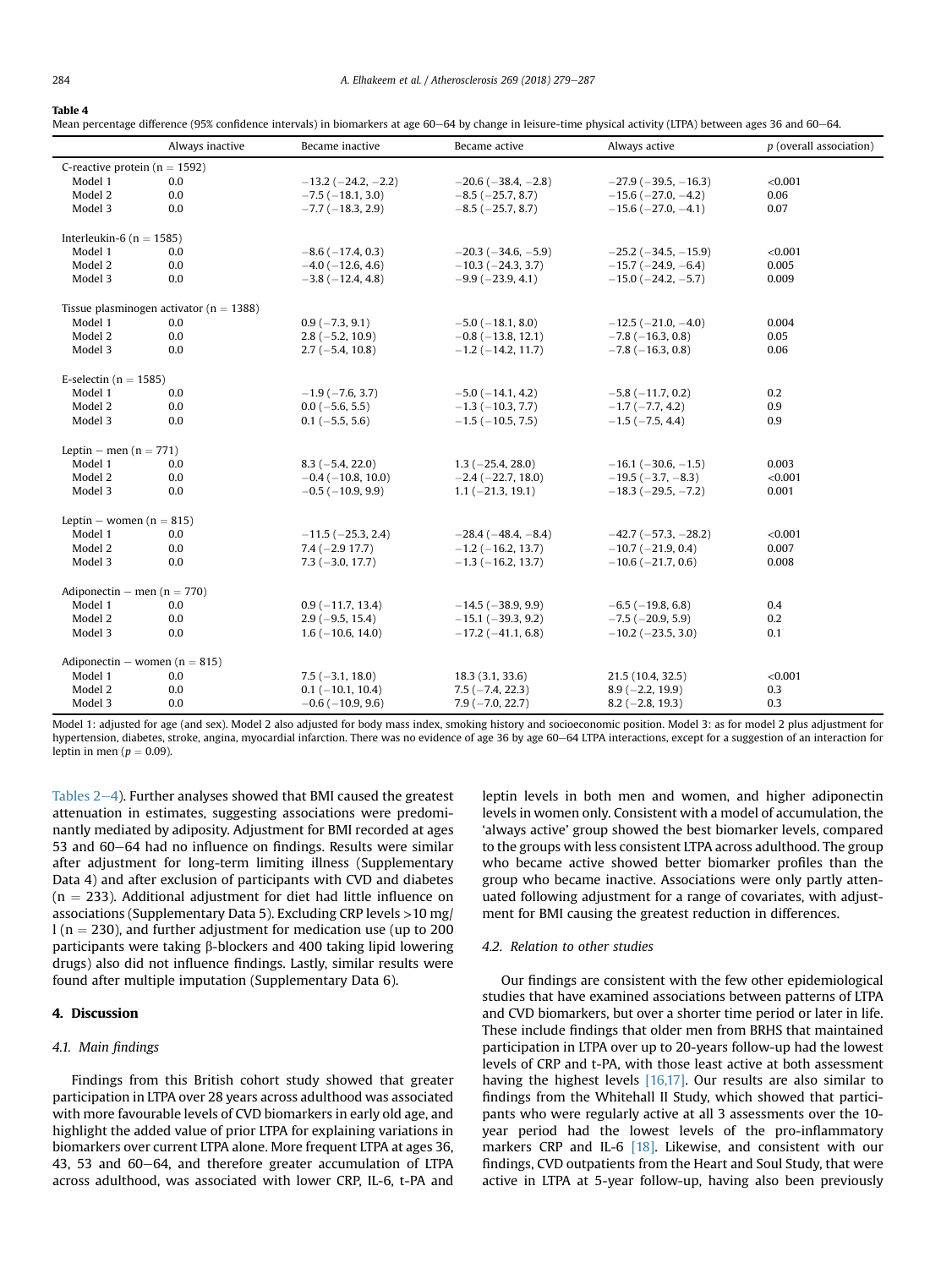active at baseline, had lowest levels of CRP and IL-6 [\[27\]](#page-7-0). Our study is important because it shows that LTPA patterns as early as midadulthood were associated with a wide range of CVD biomarkers 28 years later.

## 4.3. Explanation of findings

These findings suggest that long-term LTPA participation may influence physiological and biochemical functions of blood vessels and lend support to an accumulation of additive effects hypothesis whereby continued exposure to greater LTPA cumulatively benefits subsequent levels of CVD biomarkers. The endothelium is directly (and indirectly through effects on other body tissues) involved in maintaining vascular homeostasis and many of its functions are responsive to physical activity  $[9,12-14,28]$  $[9,12-14,28]$  $[9,12-14,28]$ .

CRP and IL-6 are the most well-known pro-inflammatory molecules and at higher concentrations are considered strong predictors of CVD [\[29\]](#page-7-0). Acute exposure to physical activity is known to increase anti-inflammatory and reduce pro-inflammatory cyto-kines which play a main role in arterial stiffening [\[11,12,14\]](#page-7-0) and our findings suggest that minimising the amount of inflammatory response is also one benefit of long-term LTPA. Likewise, t-PA, an endothelial-specific glycoprotein critical to fibrinolysis which at high circulating levels is predictive of CVD [\[30\],](#page-7-0) appears responsive to long-term LTPA.

Our findings also suggest a beneficial effect of long-term LTPA on leptin in men and women and adiponectin in women only. Leptin and adiponectin are adipose tissue-based cytokines whose levels are altered in endothelial dysfunction and which are thought to be involved in CVD aetiology [\[31\]](#page-7-0); increases in adiponectin are protective and in leptin are damaging to vascular homeostasis [\[31\].](#page-7-0) Intervention studies have reported inconsistent relationships between exercise and adiponectin [\[8\]](#page-7-0) and our finding that adulthood LTPA was related to adiponectin in women only requires investigation in other long-term studies. Likewise, although a weak inverse association between greater accumulation of LTPA across adulthood and lower E-selectin was observed, there was little evidence overall of association between LTPA and E-selectin which is similar to a review of intervention studies [\[9\]](#page-7-0).

In the present analyses, adjustment for current BMI resulted in the greatest attenuation of estimates although it did not fully explain associations. This suggests that BMI may be one route, but not the only route, through which LTPA benefits cardiovascular health [\[32\]](#page-7-0) and is consistent with studies showing persisting associations after adjustment for body size [\[17,18\].](#page-7-0) Evidence from longitudinal studies suggests that moderate-to-vigorous physical activity, which makes up the majority of time spent in LTPA [\[33\],](#page-7-0) can help prevent excess body fat [\[34,35\].](#page-7-0) Furthermore, the cardiovascular benefits of LTPA have been shown at all body weights including overweight and obesity [\[36\]](#page-7-0) which are established CVD risk factors [\[37\].](#page-7-0) In addition to our current findings, we recently showed that longer time spent overweight or obese across life in NSHD was associated with more adverse levels of inflammatory markers and adipokines at age  $60-64$  [\[38\]](#page-7-0) which, in light of our current findings, suggest that the benefits of LTPA and BMI on these biomarkers likely involves one pathway from LTPA through BMI as well as additional pathways from BMI and from LTPA.

Other effects of physical activity on endothelial function which have been described include enhanced nitric oxide production (responsible for vasodilation, lowering peripheral resistance and increasing perfusion) and reduced concentrations of vasoconstrictor agents [\[9,13,14\]](#page-7-0). It is also possible that LTPA improves mobilisation of endothelial progenitor cells and mesenchymal stem cells from bone marrow, both which have the potential for vascular regeneration and endothelial repair [\[28\]](#page-7-0). These findings along with the associations reported here may explain how long-term participation in LTPA contributes to reducing age-related structural changes seen in atherosclerotic arteries and subsequent CVD risk [\[39](#page-7-0)-[41\]](#page-7-0). For example, taking up or maintaining LTPA over 8 years was found to be associated with lower arterial stiffness in middleaged Swiss adults [\[39\]](#page-7-0).

#### 4.4. Strengths and limitations

This study has several important strengths. These include the longitudinal design which results in less susceptibility to reverse causation and the repeated reporting of LTPA over almost three decades of adulthood to examine how long-term patterns of LTPA relate to a wide range of biomarkers of CVD risk. Adjustment for important and prospectively ascertained covariates, including BMI and SEP, is another notable strength. However, some limitations should also be noted. There were a limited number of participants  $(n = 120)$  who became active at age 60–64 having been inactive at age 36 which may have reduced statistical power to detect differences by change in LTPA status. Additionally, the categorisation of LTPA was relatively crude in that it did not differentiate between higher levels of LTPA (above participating five or more times/ month). LTPA was self-reported and can be subject to recall and misclassification errors but these type of data are suitable for providing information on certain activity domains like LTPA [\[42\].](#page-8-0) Further, the LTPA measures used here were found to rank NSHD participants by levels of physical activity similarly to data from activity monitors [\[43,44\].](#page-8-0) Moreover, we only examined LTPA however, other activity domains such as active transport may be beneficially related to cardiovascular biomarkers [\[45\]](#page-8-0) and may form important components of overall PA.

Residual confounding by earlier BMI could explain why adjustment for current BMI did not fully explain associations; however current BMI was previously shown to be an adequate proxy for lifetime BMI in this cohort [\[46\]](#page-8-0), and adjustment for BMI recorded at ages 53 and 60-64 had no influence on findings. Further, residual confounding due to other unmeasured factors such as urbanicity/ rurality is possible. Finally, doctor diagnoses were self-reported and could be prone to errors however, these measures have been validated against medical records in NSHD and other similar aged cohorts [\[47,48\]](#page-8-0).

#### 4.5. Conclusions

This long-term prospective follow-up study of British men and women found that greater participation in LTPA and maintaining participation across adulthood were associated with a more favourable CVD biomarker profile in early old age. These findings support an important role for continued long-term participation in LTPA in the prevention of CVD. Of further importance to public health interventions is that our findings suggest that taking up LTPA in early old age may also have benefits for cardiovascular health.

### Conflict of interest

The authors declared they do not have anything to disclose regarding conflict of interest with respect to this manuscript.

#### Financial support

This work was supported by the UK Medical Research Council [MC\_UU\_12019/1 and G1001143]. The funder had no role in the writing of the manuscript and played no part in the decision to submit it for publication.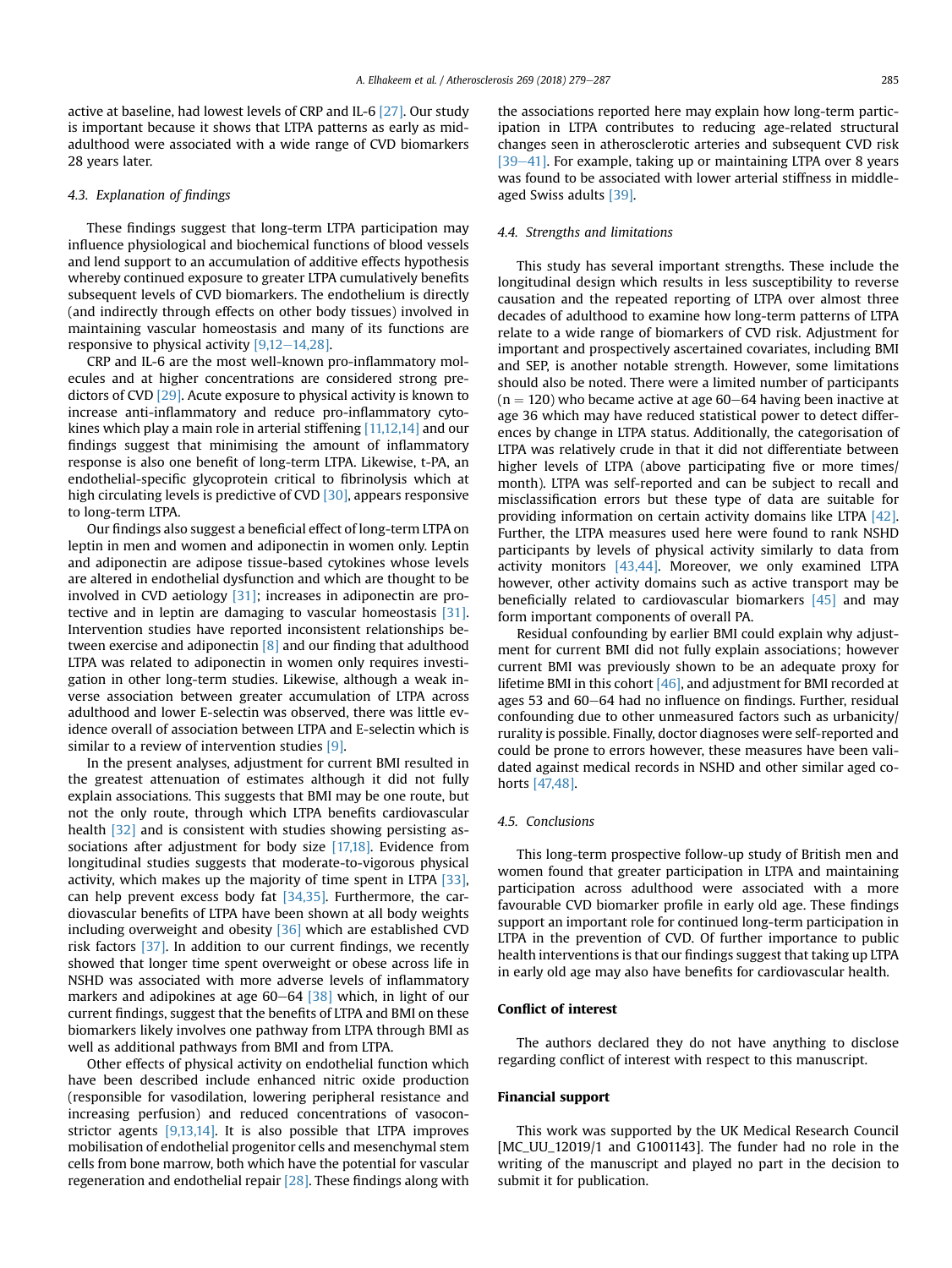#### <span id="page-7-0"></span>Author contributions

Study design: AE, ETM, RC, DK, PHW, RH. Data analysis: AE, ETM. Data interpretation: AE, ETM, RC, DK, PHW, RH. AE and ETM produced the first manuscript draft and all authors read and approved its final version.

#### Acknowledgements

We thank the study participants for their continuing participation in the MRC NSHD. We also thank members of the NSHD scientific and data collection teams who have been involved in the NSHD data collections.

Data used in this publication are available to bona fide researchers upon request to the NSHD Data Sharing Committee via a standard application procedure. Further details can be found at [http://www.nshd.mrc.ac.uk/data.](http://www.nshd.mrc.ac.uk/data) [https://doi.org/10.5522/NSHD/](https://doi.org/10.5522/NSHD/Q101) [Q101](https://doi.org/10.5522/NSHD/Q101); <https://doi.org/10.5522/NSHD/Q102>.

#### Appendix A. Supplementary data

Supplementary data related to this article can be found at <https://doi.org/10.1016/j.atherosclerosis.2017.11.019>.

#### References

- [1] [J. Li, A. Loerbroks, P. Angerer, Physical activity and risk of cardiovascular](http://refhub.elsevier.com/S0021-9150(17)31389-8/sref1) [disease: what does the new epidemiological evidence show? Curr. Opin.](http://refhub.elsevier.com/S0021-9150(17)31389-8/sref1) [Cardiol. 28 \(5\) \(2013\) 575](http://refhub.elsevier.com/S0021-9150(17)31389-8/sref1)-[583.](http://refhub.elsevier.com/S0021-9150(17)31389-8/sref1)
- [2] [D.E. Warburton, C.W. Nicol, S.S. Bredin, Health bene](http://refhub.elsevier.com/S0021-9150(17)31389-8/sref2)fits of physical activity: [the evidence, CMAJ \(2006\) 174.](http://refhub.elsevier.com/S0021-9150(17)31389-8/sref2)
- [3] [H. Arem, S.C. Moore, A. Patel, P. Hartge, A. Berrington de Gonzalez,](http://refhub.elsevier.com/S0021-9150(17)31389-8/sref3) [K. Visvanathan, et al., Leisure time physical activity and mortality: a detailed](http://refhub.elsevier.com/S0021-9150(17)31389-8/sref3) [pooled analysis of the dose-response relationship, JAMA Intern Med. 175 \(6\)](http://refhub.elsevier.com/S0021-9150(17)31389-8/sref3)  $(2015)$  959 $-967$ .
- [4] [D.C. Lee, R.R. Pate, C.J. Lavie, X. Sui, T.S. Church, S.N. Blair, Leisure-time running](http://refhub.elsevier.com/S0021-9150(17)31389-8/sref4) [reduces all-cause and cardiovascular mortality risk, J. Am. Coll. Cardiol. 64 \(5\)](http://refhub.elsevier.com/S0021-9150(17)31389-8/sref4)  $(2014)$  472-[481.](http://refhub.elsevier.com/S0021-9150(17)31389-8/sref4)
- [5] [World Health Organisation, Cardiovascular Diseases \(CVDs\) Fact Sheet N](http://refhub.elsevier.com/S0021-9150(17)31389-8/sref5)°[31,](http://refhub.elsevier.com/S0021-9150(17)31389-8/sref5) [2015.](http://refhub.elsevier.com/S0021-9150(17)31389-8/sref5)
- [6] [GBD, 2013 Mortality and Causes of Death Collaborators. Global, regional, and](http://refhub.elsevier.com/S0021-9150(17)31389-8/sref6) national age-sex specifi[c all-cause and cause-speci](http://refhub.elsevier.com/S0021-9150(17)31389-8/sref6)fic mortality for 240 causes [of death, 1990-2013: a systematic analysis for the Global Burden of Disease](http://refhub.elsevier.com/S0021-9150(17)31389-8/sref6) [Study 2013, Lancet 385 \(9963\) \(2015\) 117](http://refhub.elsevier.com/S0021-9150(17)31389-8/sref6)-[171.](http://refhub.elsevier.com/S0021-9150(17)31389-8/sref6)
- [7] [J.A. Finegold, P. Asaria, D.P. Francis, Mortality from ischaemic heart disease by](http://refhub.elsevier.com/S0021-9150(17)31389-8/sref7) [country, region, and age: statistics from World Health Organisation and](http://refhub.elsevier.com/S0021-9150(17)31389-8/sref7) [United Nations, Int. J. Cardiol. 168 \(2\) \(2013\) 934](http://refhub.elsevier.com/S0021-9150(17)31389-8/sref7)–[945.](http://refhub.elsevier.com/S0021-9150(17)31389-8/sref7)
- [8] [A. Bouassida, K. Chamari, M. Zaouali, Y. Feki, A. Zbidi, Z. Tabka, Review on](http://refhub.elsevier.com/S0021-9150(17)31389-8/sref8) [leptin and adiponectin responses and adaptations to acute and chronic ex](http://refhub.elsevier.com/S0021-9150(17)31389-8/sref8)ercise, Br. I. Sports Med.  $44(9)(2010)(620-630)$  $44(9)(2010)(620-630)$  $44(9)(2010)(620-630)$ .
- [9] [S. Di Francescomarino, A. Sciartilli, V. Di Valerio, A. Di Baldassarre, S. Gallina,](http://refhub.elsevier.com/S0021-9150(17)31389-8/sref9) [The effect of physical exercise on endothelial function, Sports Med. 39 \(10\)](http://refhub.elsevier.com/S0021-9150(17)31389-8/sref9)  $(2009)$  797 $-812$ .
- [10] [B.J. Jefferis, P.H. Whincup, O. Papacosta, S.G. Wannamethee, Protective effect](http://refhub.elsevier.com/S0021-9150(17)31389-8/sref10) [of time spent walking on risk of stroke in older men, Stroke 45 \(1\) \(2014\)](http://refhub.elsevier.com/S0021-9150(17)31389-8/sref10)  $194 - 199$  $194 - 199$
- [11] [M.A. Nimmo, M. Leggate, J.L. Viana, J.A. King, The effect of physical activity on](http://refhub.elsevier.com/S0021-9150(17)31389-8/sref11) mediators of infl[ammation, Diabetes Obes. Metab. 15 \(Suppl 3\) \(2013\) 51](http://refhub.elsevier.com/S0021-9150(17)31389-8/sref11)-[60](http://refhub.elsevier.com/S0021-9150(17)31389-8/sref11).
- [12] [H. Palmefors, S. DuttaRoy, B. Rundqvist, M. Borjesson, The effect of physical](http://refhub.elsevier.com/S0021-9150(17)31389-8/sref12) [activity or exercise on key biomarkers in atherosclerosis](http://refhub.elsevier.com/S0021-9150(17)31389-8/sref12)-[a systematic review,](http://refhub.elsevier.com/S0021-9150(17)31389-8/sref12) [Atherosclerosis 235 \(1\) \(2014\) 150](http://refhub.elsevier.com/S0021-9150(17)31389-8/sref12)-[161.](http://refhub.elsevier.com/S0021-9150(17)31389-8/sref12)
- [13] [F. Ribeiro, A.J. Alves, J.A. Duarte, J. Oliveira, Is exercise training an effective](http://refhub.elsevier.com/S0021-9150(17)31389-8/sref13) [therapy targeting endothelial dysfunction and vascular wall in](http://refhub.elsevier.com/S0021-9150(17)31389-8/sref13)flammation? [Int. J. Cardiol. 141 \(3\) \(2010\) 214](http://refhub.elsevier.com/S0021-9150(17)31389-8/sref13)-[221.](http://refhub.elsevier.com/S0021-9150(17)31389-8/sref13)
- [14] [G. Schuler, V. Adams, Y. Goto, Role of exercise in the prevention of cardio](http://refhub.elsevier.com/S0021-9150(17)31389-8/sref14)[vascular disease: results, mechanisms, and new perspectives, Eur. Heart J. 34](http://refhub.elsevier.com/S0021-9150(17)31389-8/sref14)  $(24)$   $(2013)$   $1790 - 1799$  $1790 - 1799$ .
- [15] [C.J. Womack, P.R. Nagelkirk, A.M. Coughlin, Exercise-induced changes in](http://refhub.elsevier.com/S0021-9150(17)31389-8/sref15) coagulation and fi[brinolysis in healthy populations and patients with car](http://refhub.elsevier.com/S0021-9150(17)31389-8/sref15)[diovascular disease, Sports Med. 33 \(11\) \(2003\) 795](http://refhub.elsevier.com/S0021-9150(17)31389-8/sref15)-[807.](http://refhub.elsevier.com/S0021-9150(17)31389-8/sref15)
- [16] [B.J. Jefferis, P.H. Whincup, L.T. Lennon, O. Papacosta, S.G. Wannamethee,](http://refhub.elsevier.com/S0021-9150(17)31389-8/sref16) [Physical activity in older men: longitudinal associations with in](http://refhub.elsevier.com/S0021-9150(17)31389-8/sref16)flammatory [and hemostatic biomarkers, N-terminal pro-brain natriuretic peptide, and](http://refhub.elsevier.com/S0021-9150(17)31389-8/sref16) [onset of coronary heart disease and mortality, J. Am. Geriatr. Soc. 62 \(4\) \(2014\)](http://refhub.elsevier.com/S0021-9150(17)31389-8/sref16) [599](http://refhub.elsevier.com/S0021-9150(17)31389-8/sref16)-606
- [17] [S.G. Wannamethee, G.D. Lowe, P.H. Whincup, A. Rumley, M. Walker,](http://refhub.elsevier.com/S0021-9150(17)31389-8/sref17) [L. Lennon, Physical activity and hemostatic and in](http://refhub.elsevier.com/S0021-9150(17)31389-8/sref17)flammatory variables in

elderly men, Circulation  $105(15)(2002)$  1785-[1790.](http://refhub.elsevier.com/S0021-9150(17)31389-8/sref17)

- [18] M. Hamer, S. Sabia, G.D. Batty, M.J. Shipley, A.G. Tabák, A. Singh-Manoux, et al., Physical activity and infl[ammatory markers over 10 years: follow-up in men](http://refhub.elsevier.com/S0021-9150(17)31389-8/sref18) [and women from the Whitehall II cohort study, Circulation 126 \(8\) \(2012\)](http://refhub.elsevier.com/S0021-9150(17)31389-8/sref18) [928](http://refhub.elsevier.com/S0021-9150(17)31389-8/sref18)-933
- [19] D. Kuh, M. Pierce, J. Adams, J. Deanfi[eld, U. Ekelund, P. Friberg, et al., Cohort](http://refhub.elsevier.com/S0021-9150(17)31389-8/sref19) profile: updating the cohort profi[le for the MRC National Survey of Health and](http://refhub.elsevier.com/S0021-9150(17)31389-8/sref19) [Development: a new clinic-based data collection for ageing research, Int. J.](http://refhub.elsevier.com/S0021-9150(17)31389-8/sref19) [Epidemiol. 40 \(1\) \(2011\) e1](http://refhub.elsevier.com/S0021-9150(17)31389-8/sref19)-[9](http://refhub.elsevier.com/S0021-9150(17)31389-8/sref19).
- [20] [M. Wadsworth, D. Kuh, M. Richards, R. Hardy, Cohort pro](http://refhub.elsevier.com/S0021-9150(17)31389-8/sref20)file: the 1946 na[tional birth cohort \(mrc national Survey of health and development\), Int. J.](http://refhub.elsevier.com/S0021-9150(17)31389-8/sref20) Epidemiol. 35 (1) (2006)  $49-54$ .
- [21] [M. Stafford, S. Black, I. Shah, R. Hardy, M. Pierce, M. Richards, et al., Using a](http://refhub.elsevier.com/S0021-9150(17)31389-8/sref21) [birth cohort to study ageing: representativeness and response rates in the](http://refhub.elsevier.com/S0021-9150(17)31389-8/sref21) [National Survey of Health and Development, Eur. J. Ageing 10 \(2\) \(2013\)](http://refhub.elsevier.com/S0021-9150(17)31389-8/sref21)  $145 - 157.$  $145 - 157.$  $145 - 157.$
- [22] [R. Dodds, D. Kuh, A. Aihie Sayer, R. Cooper, Physical activity levels across adult](http://refhub.elsevier.com/S0021-9150(17)31389-8/sref22) [life and grip strength in early old age: updating](http://refhub.elsevier.com/S0021-9150(17)31389-8/sref22) findings from a British birth [cohort, Age Ageing 42 \(6\) \(2013\) 794](http://refhub.elsevier.com/S0021-9150(17)31389-8/sref22)-[798.](http://refhub.elsevier.com/S0021-9150(17)31389-8/sref22)
- [23] [H.L. Taylor, D.R. Jacobs Jr., B. Schucker, J. Knudsen, A.S. Leon, G. Debacker,](http://refhub.elsevier.com/S0021-9150(17)31389-8/sref23) [A questionnaire for the assessment of leisure time physical activities,](http://refhub.elsevier.com/S0021-9150(17)31389-8/sref23) [J. Chronic Dis. 31 \(12\) \(1978\) 741](http://refhub.elsevier.com/S0021-9150(17)31389-8/sref23)-[755](http://refhub.elsevier.com/S0021-9150(17)31389-8/sref23).
- [24] [Cole TJ. Sympercents, Symmetric percentage differences on the 100 log\(e\)](http://refhub.elsevier.com/S0021-9150(17)31389-8/sref24) [scale simplify the presentation of log transformed data, Stat. Med. 19 \(22\)](http://refhub.elsevier.com/S0021-9150(17)31389-8/sref24)  $(2000)$  3109 $-3125$ .
- [25] [G.K. Pot, M. Richards, C.J. Prynne, A.M. Stephen, Development of the Eating](http://refhub.elsevier.com/S0021-9150(17)31389-8/sref25) [Choices Index \(ECI\): a four-item index to measure healthiness of diet, Public](http://refhub.elsevier.com/S0021-9150(17)31389-8/sref25) [Health Nutr. 17 \(12\) \(2014\) 2660](http://refhub.elsevier.com/S0021-9150(17)31389-8/sref25)-[2666.](http://refhub.elsevier.com/S0021-9150(17)31389-8/sref25)
- [26] [I.R. White, P. Royston, A.M. Wood, Multiple imputation using chained equa](http://refhub.elsevier.com/S0021-9150(17)31389-8/sref26)tions: issues and guidance for practice, Stat. Med. 30  $(4)$   $(2011)$  377-[399.](http://refhub.elsevier.com/S0021-9150(17)31389-8/sref26)
- [27] [J.L. Jarvie, M.A. Whooley, M.C. Regan, N.L. Sin, B.E. Cohen, Effect of physical](http://refhub.elsevier.com/S0021-9150(17)31389-8/sref27) activity level on biomarkers of infl[ammation and insulin resistance over 5](http://refhub.elsevier.com/S0021-9150(17)31389-8/sref27) [years in outpatients with coronary heart disease \(from the Heart and Soul](http://refhub.elsevier.com/S0021-9150(17)31389-8/sref27) [Study\), Am. J. Cardiol. 114 \(8\) \(2014\) 1192](http://refhub.elsevier.com/S0021-9150(17)31389-8/sref27)-[1197.](http://refhub.elsevier.com/S0021-9150(17)31389-8/sref27)
- [28] [K. Lenk, M. Uhlemann, G. Schuler, V. Adams, Role of endothelial progenitor](http://refhub.elsevier.com/S0021-9150(17)31389-8/sref28) cells in the benefi[cial effects of physical exercise on atherosclerosis and cor](http://refhub.elsevier.com/S0021-9150(17)31389-8/sref28)[onary artery disease, J. Appl. Physiol. 111 \(1\) \(1985\) 321](http://refhub.elsevier.com/S0021-9150(17)31389-8/sref28)-[328, 2011](http://refhub.elsevier.com/S0021-9150(17)31389-8/sref28).
- [29] [J.K. Pai, T. Pischon, J. Ma, J.E. Manson, S.E. Hankinson, K. Joshipura, et al., In](http://refhub.elsevier.com/S0021-9150(17)31389-8/sref29)fl[ammatory markers and the risk of coronary heart disease in men and](http://refhub.elsevier.com/S0021-9150(17)31389-8/sref29) [women, N. Engl. J. Med. 351 \(25\) \(2004\) 2599](http://refhub.elsevier.com/S0021-9150(17)31389-8/sref29)-[2610](http://refhub.elsevier.com/S0021-9150(17)31389-8/sref29).
- [30] [G.D. Lowe, J. Danesh, S. Lewington, M. Walker, L. Lennon, A. Thomson, et al.,](http://refhub.elsevier.com/S0021-9150(17)31389-8/sref30) [Tissue plasminogen activator antigen and coronary heart disease. Prospective](http://refhub.elsevier.com/S0021-9150(17)31389-8/sref30) [study and meta-analysis, Eur. Heart J. 25 \(3\) \(2004\) 252](http://refhub.elsevier.com/S0021-9150(17)31389-8/sref30)-[259.](http://refhub.elsevier.com/S0021-9150(17)31389-8/sref30)
- [31] [J. Van de Voorde, B. Pauwels, C. Boydens, K. Decaluwe, Adipocytokines in](http://refhub.elsevier.com/S0021-9150(17)31389-8/sref31) relation to cardiovascular disease, Metabolism 62  $(11)$   $(2013)$   $1513-1521$ .
- [32] [M. Hamer, The relative in](http://refhub.elsevier.com/S0021-9150(17)31389-8/sref32)fluences of fitness and fatness on inflammatory factors, Prev. Med.  $44$  (1) (2007) 3-[11.](http://refhub.elsevier.com/S0021-9150(17)31389-8/sref32)
- [33] [B.E. Ainsworth, W.L. Haskell, S.D. Herrmann, N. Meckes, D.R. Bassett Jr.,](http://refhub.elsevier.com/S0021-9150(17)31389-8/sref33) [C. Tudor-Locke, et al., 2011 Compendium of Physical Activities: a second](http://refhub.elsevier.com/S0021-9150(17)31389-8/sref33) [update of codes and MET values, Med. Sci. Sports Exerc 43 \(8\) \(2011\)](http://refhub.elsevier.com/S0021-9150(17)31389-8/sref33) [1575](http://refhub.elsevier.com/S0021-9150(17)31389-8/sref33)-[1581](http://refhub.elsevier.com/S0021-9150(17)31389-8/sref33).
- [34] [D. Bann, D. Kuh, A.K. Wills, J. Adams, S. Brage, R. Cooper, Physical activity](http://refhub.elsevier.com/S0021-9150(17)31389-8/sref34) [across adulthood in relation to fat and lean body mass in early old age:](http://refhub.elsevier.com/S0021-9150(17)31389-8/sref34) fi[ndings from the Medical Research Council National Survey of Health and](http://refhub.elsevier.com/S0021-9150(17)31389-8/sref34) [Development, 1946-2010, Am. J. Epidemiol. 179 \(10\) \(2014\) 1197](http://refhub.elsevier.com/S0021-9150(17)31389-8/sref34)-[1207](http://refhub.elsevier.com/S0021-9150(17)31389-8/sref34).
- [35] [R. Golubic, K. Wijndaele, S.J. Sharp, R.K. Simmons, S.J. Grif](http://refhub.elsevier.com/S0021-9150(17)31389-8/sref35)fin, N.J. Wareham, et [al., Physical activity, sedentary time and gain in overall and central body fat:](http://refhub.elsevier.com/S0021-9150(17)31389-8/sref35) [7-year follow-up of the ProActive trial cohort, Int. J. Obes. Lond. 39 \(1\) \(2015\)](http://refhub.elsevier.com/S0021-9150(17)31389-8/sref35)  $142 - 148.$  $142 - 148.$  $142 - 148.$
- [36] [A.C. Carlsson, J. Arnlov, J. Sundstrom, K. Michaelsson, L. Byberg, L. Lind,](http://refhub.elsevier.com/S0021-9150(17)31389-8/sref36) [Physical activity, obesity and risk of cardiovascular disease in middle-aged](http://refhub.elsevier.com/S0021-9150(17)31389-8/sref36) [men during a median of 30 years of follow-up, Eur. J. Prev. Cardiol. 23 \(4\)](http://refhub.elsevier.com/S0021-9150(17)31389-8/sref36)  $(2016)$  359-[365](http://refhub.elsevier.com/S0021-9150(17)31389-8/sref36).
- [37] [P. Poirier, T.D. Giles, G.A. Bray, Y. Hong, J.S. Stern, F.X. Pi-Sunyer, et al., Obesity](http://refhub.elsevier.com/S0021-9150(17)31389-8/sref37) [and cardiovascular disease: pathophysiology, evaluation, and effect of weight](http://refhub.elsevier.com/S0021-9150(17)31389-8/sref37) [loss: an update of the 1997 american heart association scienti](http://refhub.elsevier.com/S0021-9150(17)31389-8/sref37)fic statement on [obesity and heart disease from the obesity committee of the Council on](http://refhub.elsevier.com/S0021-9150(17)31389-8/sref37) [nutrition, physical activity, and metabolism, Circulation 113 \(6\) \(2006\)](http://refhub.elsevier.com/S0021-9150(17)31389-8/sref37) [898](http://refhub.elsevier.com/S0021-9150(17)31389-8/sref37)-918
- [38] [E.T. Murray, R. Hardy, A. Hughes, A. Wills, N. Sattar, J. Dean](http://refhub.elsevier.com/S0021-9150(17)31389-8/sref38)field, et al., [Overweight across the life course and adipokines, in](http://refhub.elsevier.com/S0021-9150(17)31389-8/sref38)flammatory and endo[thelial markers at age 60-64 years: evidence from the 1946 birth cohort, Int. J.](http://refhub.elsevier.com/S0021-9150(17)31389-8/sref38) [Obes. Lond. 39 \(6\) \(2015\) 1010](http://refhub.elsevier.com/S0021-9150(17)31389-8/sref38)-[1018.](http://refhub.elsevier.com/S0021-9150(17)31389-8/sref38)
- [39] [S. Endes, E. Schaffner, S. Caviezel, J. Dratva, C.S. Autenrieth, M. Wanner, et al.,](http://refhub.elsevier.com/S0021-9150(17)31389-8/sref39) [Long-term physical activity is associated with reduced arterial stiffness in](http://refhub.elsevier.com/S0021-9150(17)31389-8/sref39) [older adults: longitudinal results of the SAPALDIA cohort study, Age Ageing 45](http://refhub.elsevier.com/S0021-9150(17)31389-8/sref39)  $(1)$  (2016) 110-[115.](http://refhub.elsevier.com/S0021-9150(17)31389-8/sref39)
- [40] [B. Lessa Horta, B.D. Schaan, R.M. Bielemann, C.A. Vianna, D.P. Gigante,](http://refhub.elsevier.com/S0021-9150(17)31389-8/sref40) [F.C. Barros, et al., Objectively measured physical activity and sedentary-time](http://refhub.elsevier.com/S0021-9150(17)31389-8/sref40) [are associated with arterial stiffness in Brazilian young adults, Atheroscle](http://refhub.elsevier.com/S0021-9150(17)31389-8/sref40)[rosis 243 \(2015\) 148e154.](http://refhub.elsevier.com/S0021-9150(17)31389-8/sref40)
- [41] [T.A. Parsons, C. Sartini, E.A. Ellins, J.P.G. Halcox, K.E. Smith, S. Ash, et al.,](http://refhub.elsevier.com/S0021-9150(17)31389-8/sref41) [Objectively measured physical activity and sedentary behaviour and ankle](http://refhub.elsevier.com/S0021-9150(17)31389-8/sref41) [brachial index: cross-sectional and longitudinal associations in older men,](http://refhub.elsevier.com/S0021-9150(17)31389-8/sref41) [Atherosclerosis 247 \(2016\) 28e34.](http://refhub.elsevier.com/S0021-9150(17)31389-8/sref41)